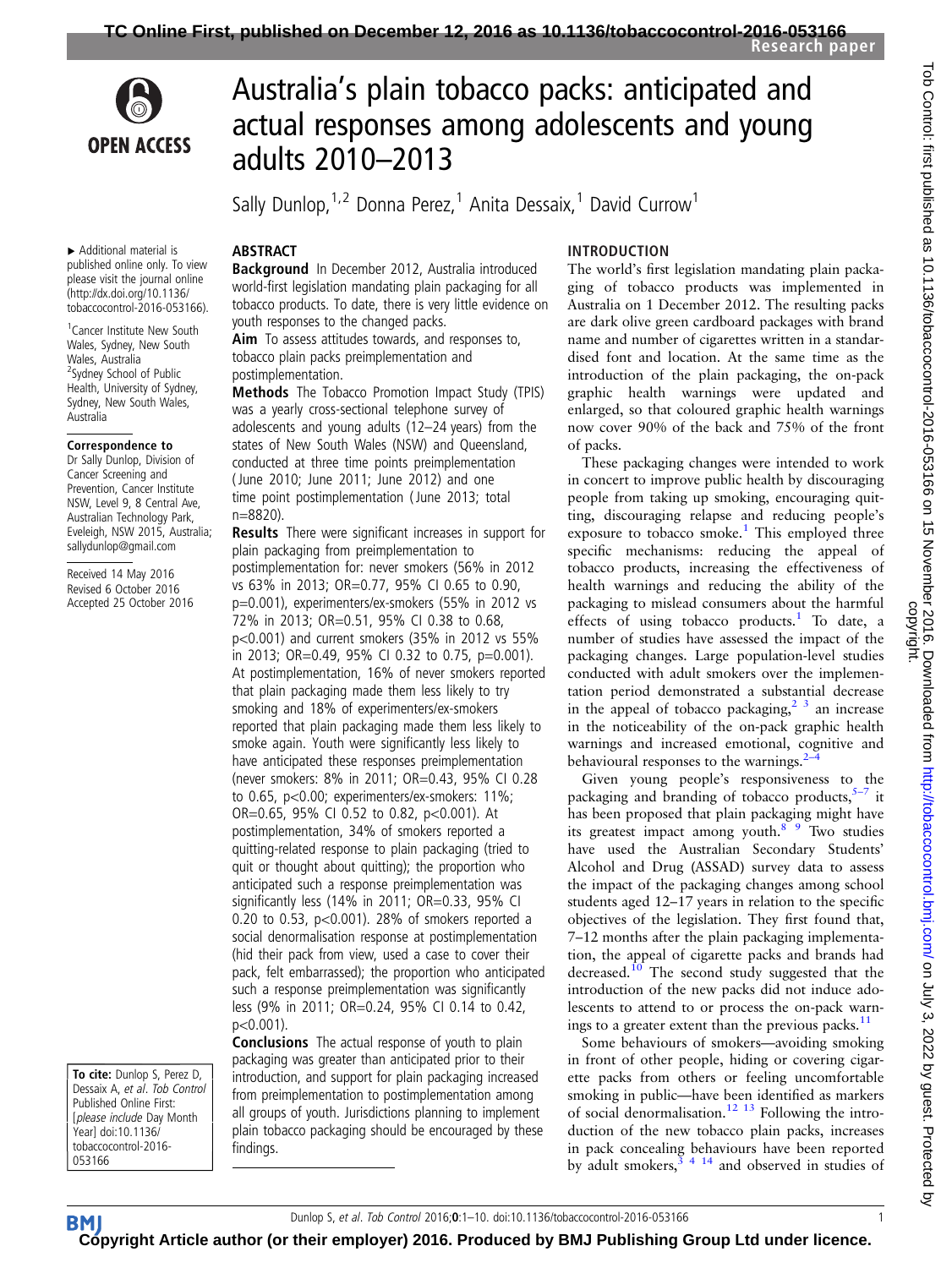smoking behaviours in outdoor hospitality settings.<sup>[15 16](#page-8-0)</sup> To date, there have been no studies investigating markers of social denormalisation as a result of the new packs among Australian youth, though experimental evidence<sup>[17](#page-8-0)–19</sup> and qualitative data<sup>[20 21](#page-8-0)</sup> collected from youth in other jurisdictions suggested that feelings of social disapproval and pack concealment behaviours would emerge.

There has also been some evidence of an impact of the packaging changes on quitting-related behaviours among adult smokers.<sup>[14](#page-8-0)</sup> Compared with smokers smoking cigarettes from branded packs, smokers smoking from the new packs during the transition period were more likely to be thinking about quitting, $^{22}$  and the implementation of the new packs was associated with an increase in calls to the Quitline.<sup>[23](#page-8-0)</sup> While no studies to date have explored the impact of the new Australian tobacco packs on cessation-related behaviours among young smokers, experimental research conducted with young smokers in other jurisdictions has suggested that reducing branding and increasing warning size could result in cessation-related behaviours and cognitions.[18 24](#page-8-0)

As international momentum for tobacco plain packaging increases, $25 \frac{25}{6}$  and the tobacco industry continues to argue that 'there is no evidence to suggest that the plain packaging of tobacco products will be effective in discouraging young people to smoke', [27](#page-8-0) understanding the impact of plain packaging on youth is critical. In Australia, the age of tobacco use initiation is increasing from early adolescence into young adulthood, $28$  a phenomenon also observed in New Zealand.<sup>[29](#page-8-0)</sup> It is therefore prudent to monitor the impact of plain packaging on young adults as well as adolescents.

Extending research conducted to date on the impact of the new packs on youth in relation to the expected mechanisms of change,<sup>[10 11](#page-8-0)</sup> the current study aimed to assess, among adolescents and young adults: (1) attitudes towards plain packaging, (2) the impact of plain packaging on never and former smokers' likelihood of smoking in the future, (3) smokers' quitting-related responses to plain packaging and (4) social denormalisation responses among young smokers. Though there have been documented increases in support for plain packaging among adult smokers using plain packs, $2230$  $2230$  changes in adolescents' and young adults' attitudes or responses towards plain packaging from preimplementation to postimplementation are, as yet, unexplored. In this study, we compare responses assessed 8 months after the full implementation of the packaging changes with anticipated responses measured in the years prior to implementation.

## METHOD

In this study, we use cross-sectional data from surveys of adolescents and young adults conducted before (2010, 2011, 2012) and after (2013) the implementation of the tobacco plain packaging legislation to explore a range of responses to plain packaging of tobacco products. Data for this study come from the Tobacco Promotion Impact Study (TPIS), conducted in the Australian states of New South Wales (NSW) and Queensland. The study had a repeat cross-sectional design with yearly telephone surveys conducted in June of each year from 2010 to 2013. The TPIS monitored adolescents' and young adults' (12– 24 years) exposure to tobacco promotions, responses to tobacco control policies and smoking-related cognitions and behaviours. Households were recruited using random digit dialling and participants within households were recruited using random selection (selecting the nth oldest eligible person aged 12–24 years). From 2010 to 2012, recruitment was conducted using landline

phone numbers only. In 2013, because of concerns about the increasing proportion of Australian homes without a landline phone number (from 17% in 2010 to 22% in 2012),  $31$  a supplemental sample of youth was also recruited through random digit dialling to mobile phone numbers. The use of this supplemental sample is described below. Permission was obtained from parents of 12–15-year olds before conducting interviews. Cooperation rates averaged 70% among eligible respondents; when taking into account households of unknown eligibility, response rates averaged 42% (American Association for Public Opinion Research Response Rate  $#3$ ).<sup>[32](#page-9-0)</sup> The TPIS was approved by the NSW Population and Health Services Research Ethics Committee.

## Measures

Smoking status: Respondents were asked if they had ever had a puff of a cigarette, how many cigarettes they had smoked in their lifetime, if they had smoked in the past month and whether they intended to smoke in the next 12 months. Based on staged models of smoking uptake and smoking susceptibil-<br>ity, $33\frac{34}{1}$  they were then classified as: (1) never smokers (never they were then classified as: (1) never smokers (never taken a puff); (2) experimenters (smoked  $\leq$ 5 cigarettes ever, or smoked 5–100 cigarettes in their lifetime but not in the past month); (3) current smokers (smoked in the past month, and smoked more than 5 cigarettes in their lifetime) or (4) ex-smokers (smoked more than 100 cigarettes in their lifetime, but not in the past month). Never smokers were further classified into: (1) non-susceptible never smokers (never taken a puff and certain they would not smoke in the next 12 months) and (2) susceptible never smokers (not certain that they would not smoke in the next 12 months). The number of ex-smokers in each year was small; therefore, experimenters and ex-smokers were combined into one group in analyses reporting outcomes by year.

Demographics: Age, sex, state of residence and year of interview were included. The number of 12–15-year olds among the samples of smokers, ex-smokers and experimenters was small; therefore, age was dichotomised (12–17 vs 18–24 years) for analyses split by smoking status. Postcodes were used with the Socioeconomic Indices for Areas  $(SEIFA)^{35}$  to indicate low (quintiles 4–5) or moderate–high (quintiles 1–3) socioeconomic status (SES). Respondents reported on the number of current smokers in their household and how many of their five closest friends smoked.

Attitudes towards plain packaging: All respondents were asked to indicate agreement with the statement 'I support regulation that ensures all tobacco products are sold in plain generic packaging' (5=strongly disagree to 1=strongly agree). Responses were dichotomised to indicate support (strongly agree and agree vs not) and opposition (strongly disagree and disagree vs not) of plain packaging.<sup>[30](#page-9-0)</sup>

Responses to plain packaging: Never smokers were asked 'What effect do you think the introduction of plain packaging will have on you? Will it…' (2011–2012) or 'Has it…' (2013): (1) made you more likely to try smoking; (2) made you less likely to try smoking or (3) not influenced you. Ex-smokers and experimenters who had not smoked in the past month were asked 'Will it/has it…' (1) made you more likely to smoke again; (2) made you less likely to smoke again or (3) not influenced you. Current smokers were asked 'As a result of plain packaging, will you' (2011–2012) or 'As a result of plain packaging, have you…' (2013): (1) tried to quit; (2) thought about quitting; (3) hid your pack from view; (4) felt embarrassed to be a smoker; (5) used a case to cover your pack or (6) smoked more (response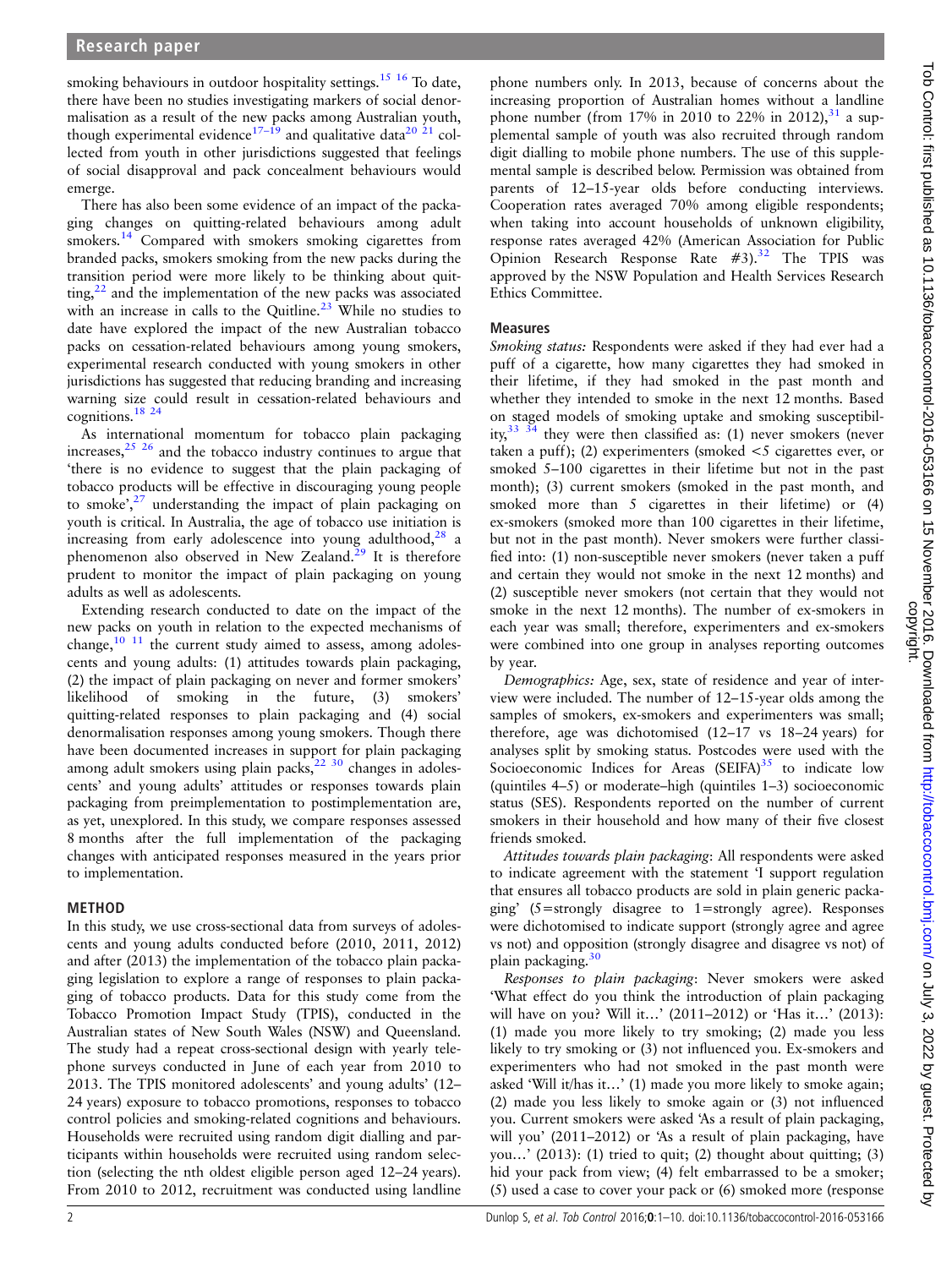<span id="page-2-0"></span>options=yes/no). In 2013, responses also included: (7) changed brands and (8) smoked less.

#### Statistical analysis

Support for and opposition to plain packaging by year of interview were investigated separately for current smokers, never smokers, experimenters and ex-smokers. In order to determine if changes in attitudes from preimplementation to postimplementation were significant when controlling for changes in sample composition, we conducted logistic regression analyses predicting support and opposition. The independent variable was year of interview (2013=postimplementation, 2010– 2012=preimplementation), and covariates included demographics (age, sex, state, SES), smoking exposures (number of friends and household members who smoke) and cigarettes per day (for the smoker sample).

Logistic regression models were run to determine if nonsmoking youth (never smokers and ex-smokers/experimenters) interviewed postimplementation were more likely to report that plain packaging made them less likely to smoke than those who anticipated this preimplementation. The independent variable in these models was year of interview, and covariates included demographics and smoking exposures.

We also ran the logistic regression models predicting attitudes and responses to plain packaging in the subsample of susceptible never smokers in order to explore whether any changes over the

years of the survey were apparent in the group of youth most at risk of smoking initiation.

We investigated smokers' responses to plain packaging by plotting the proportions of smokers who anticipated or reported each of the responses by year. In order to assess whether any differences in anticipated and actual responses were significant when controlling for sample variation, we conducted logistic regression analyses to predict: (1) a quit-related response (thought about quitting or tried to quit); (2) a social denormalisation response (hid pack from view, felt embarrassed to be a smoker or used a case); (3) smoking more or (4) no impact. The independent variable in these models was year of interview, and covariates included demographics, smoking exposures and cigarettes per day. We also conducted a sensitivity analysis in order to test if actual responses differed from anticipated responses even among smokers who were opposed to plain packaging, whereby we reran these four logistic regression models separately for smokers who opposed the regulations.

Finally, in order to identify individual characteristics of youth who were, at postimplementation, more likely to support plain packaging or report a positive response, we ran a set of logistic regression analyses using the sample of youth interviewed in 2013 only. The outcomes investigated were: support for plain packaging, less likely to smoke (non-smokers), quitting responses (smokers) and denormalisation responses (smokers).

|                         | 2010 (n=2000) |                | 2011 (n=2010) |          |            | 2012 (n=2003)  |            | 2013 dual-frame (n=2807) | 2013 landline (n=2001) |            |          |         |
|-------------------------|---------------|----------------|---------------|----------|------------|----------------|------------|--------------------------|------------------------|------------|----------|---------|
|                         | N             | Per cent       | N             | Per cent | N          | Per cent       | N          | Per cent                 | p Value                | N          | Per cent | p Value |
| Age in years            |               |                |               |          |            |                |            |                          | 0.950                  |            |          | 0.974   |
| $12 - 15$               | 669           | 32             | 649           | 32       | 619        | 32             | 833        | 31                       |                        | 684        | 31       |         |
| $16 - 19$               | 826           | 31             | 833           | 30       | 855        | 30             | 1046       | 31                       |                        | 799        | 31       |         |
| $20 - 24$               | 505           | 37             | 528           | 38       | 529        | 38             | 928        | 39                       |                        | 518        | 39       |         |
| Sex                     |               |                |               |          |            |                |            |                          | 1.00                   |            |          | 1.00    |
| Female                  | 975           | 49             | 990           | 49       | 992        | 49             | 1325       | 49                       |                        | 980        | 49       |         |
| Male                    | 1025          | 51             | 1021          | 51       | 1011       | 51             | 1482       | 51                       |                        | 1021       | 51       |         |
| <b>State</b>            |               |                |               |          |            |                |            |                          | 1.00                   |            |          | 1.00    |
| <b>NSW</b>              | 1000          | 50             | 1004          | 50       | 1000       | 50             | 1407       | 50                       |                        | 1001       | 50       |         |
| QLD                     | 1000          | 50             | 1000          | 50       | 1000       | 50             | 1400       | 50                       |                        | 1000       | 50       |         |
| <b>SES</b>              |               |                |               |          |            |                |            |                          | 0.015                  |            |          | 0.011   |
| Low                     | 557           | 28             | 497           | 25       | 578        | 29             | 735        | 28                       |                        | 536        | 26       |         |
| Mod-high                | 1443          | 72             | 1514          | 75       | 1425       | 71             | 2056       | 72                       |                        | 1465       | 74       |         |
| Smoking status          |               |                |               |          |            |                |            |                          | < 0.001                |            |          | < 0.001 |
| <b>Never</b>            | 1178          | 56             | 1278          | 61       | 1276       | 61             | 1769       | 60                       |                        | 1376       | 64       |         |
| Experimenter            | 476           | 25             | 448           | 24       | 471        | 25             | 599        | 22                       |                        | 382        | 21       |         |
| Former                  | 53            | $\overline{4}$ | 42            | 3        | 36         | $\overline{2}$ | 70         | 3                        |                        | 36         | 3        |         |
| Current                 | 293           | 16             | 243           | 13       | 220        | 12             | 369        | 16                       |                        | 207        | 12       |         |
| Smoking susceptibility* |               |                |               |          |            |                |            |                          | 0.074                  |            |          | 0.075   |
| Non-susceptible         | 941           | 81             | 999           | 79       | 968        | 76             | 1383       | 79                       |                        | 1071       | 79       |         |
| Susceptible             | 237           | 19             | 279           | 21       | 308        | 24             | 386        | 21                       |                        | 305        | 21       |         |
| Cigarettes per dayt     |               |                |               |          |            |                |            |                          |                        |            |          |         |
| $<$ 2                   | 136           | 43             | 112           | 44       | 104        | 44             | 183        | 47                       | 0.781                  | 106        | 48       | 0.767   |
| $\geq$ 2                | 177           | 57             | 144           | 56       | 131        | 56             | 207        | 53                       |                        | 116        | 52       |         |
| Friends smoke M (SD)    | 1.27(1.60)    |                | 1.10(1.51)    |          | 1.05(1.47) |                | 1.11(1.52) |                          | < 0.001                | 0.93(1.41) |          | < 0.001 |
| House smoke M (SD)      | 0.52(0.86)    |                | 0.47(0.86)    |          | 0.49(1.01) |                | 0.51(0.99) |                          | < 0.001                | 0.42(0.82) |          | 0.048   |

Ns unweighted, %s are weighted; p values from  $\chi^2$  tests for differences between proportions or ANOVA tests for differences between means.

M, Mean; NSW, New South Wales; QLD, Queensland; SES, Socioeconomic Status (based on postal code).

<sup>\*</sup>Never smokers. †Smokers.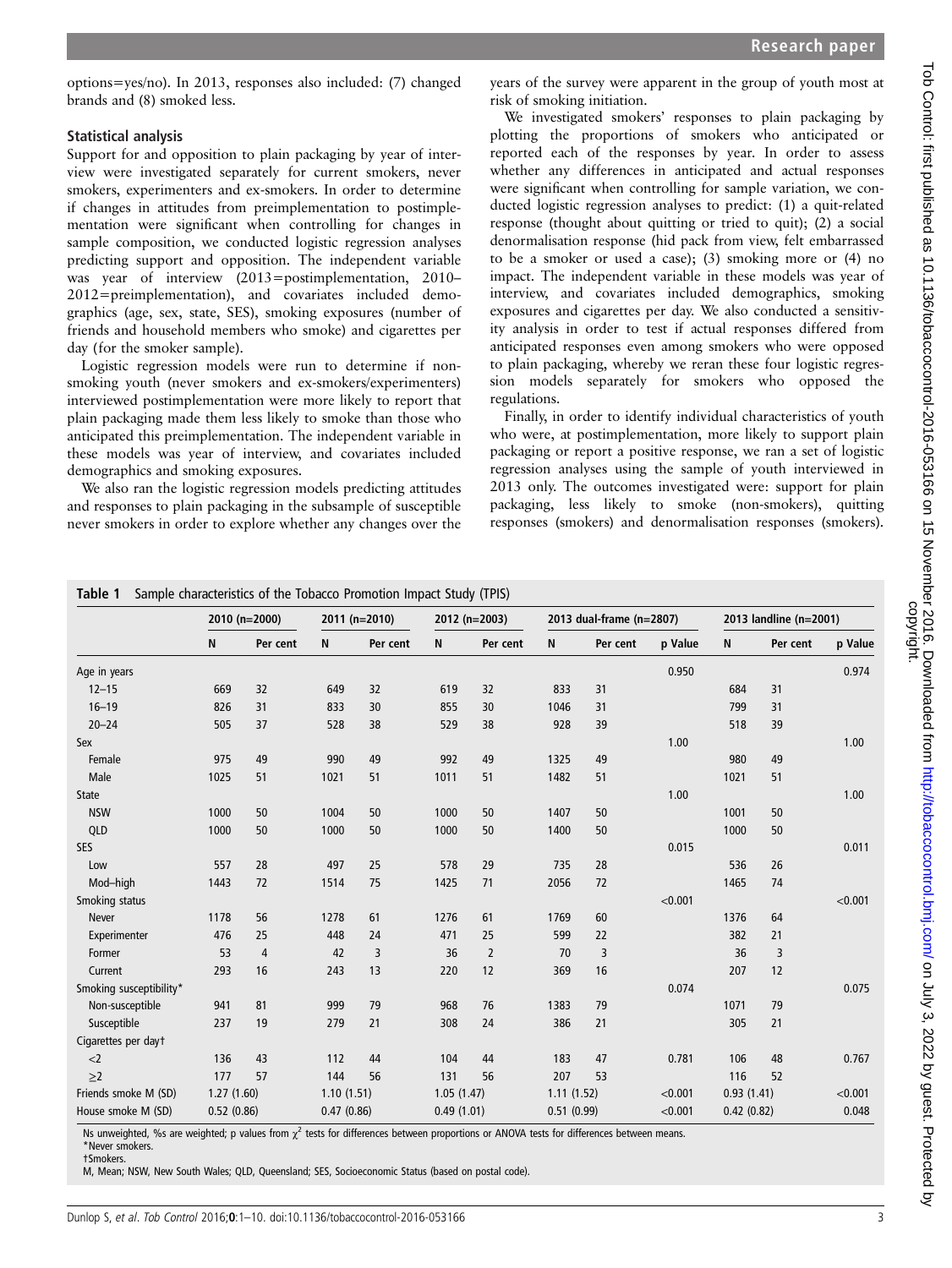Demographic and smoking characteristics were entered as the independent variables.

The supplemental mobile phone sample was added in 2013 in order to assess whether any changes in outcomes between survey years were due to changes in the characteristics of the population covered by landlines. Previous studies have found that adding a mobile component to a landline population survey gives a more representative sample,  $36$  but that it also has the potential to result in changes to population estimates that are a consequence of the design change, rather than a real change.<sup>37</sup> Comparing the landline-only and the dual-frame (landline and mobile) samples to previous years allowed this issue to be explored. Therefore, all analyses comparing years of the survey were conducted twice. The first set of analyses used the dualframe sample for 2013; comparing differences between years while minimising the influence of the changing composition of a sample recruited via landline only. The second set of analyses used the landline sample only; comparing differences between years while minimising the impact of the sampling change. The results reported in this paper will focus on the results from the first set of analyses (using the dual-frame sample for 2013), with the landline results provided in an online [supplementary table](http://dx.doi.org/10.1136/tobaccocontrol-2016-053166). Any differences in the pattern of results across the sampling frames are reported.

The gender distribution of this sample was relatively consistent with population parameters as defined by Australian Bureau of Statistics (ABS) data.<sup>[35](#page-9-0)</sup> There were, however, some discrepancies in the age distribution, particularly a slight overrepresentation of 16–19-year olds, but under-representation of 20–24-year olds. Given these discrepancies, data were weighted separately to the NSW and Queensland populations of 12– 24-year olds for age, sex and region distributions from Census  $data<sup>35</sup>$  $data<sup>35</sup>$  $data<sup>35</sup>$  using poststratification weights. In the set of analyses including the 2013 mobile phone supplement, additional weighting was used to account for telephony status (landline only, mobile-phone only or dual-user). All analyses were conducted using StataCorp, Stata V.11.1 Texas, USA, 2009.

#### RESULTS

The samples in each year of the survey were similar in terms of age and sex [\(table 1\)](#page-2-0). There was a significant difference in SES, with the highest proportion of respondents from a moderate– high SES area in 2011. Across all years of the survey, most respondents were never smokers. There were significant differences in smoking status across the years of the survey, with current smoking decreasing from 16% in 2010 to 12% in 2012. In 2013, different patterns emerged for the dual-frame and landline samples: current smoking increased back to 16% in the dual-frame sample, and remained at 12% in the landline sample.

#### Attitudes towards plain packaging

Overall, support for plain packaging rose from 59% in 2010 to 64% in 2013. Figure 1 shows trends in support or opposition towards plain packaging among never smokers, ex-smokers and experimenters, and current smokers.

The results of the logistic regression analyses predicting support and opposition of plain packaging are shown in [table 2](#page-4-0). Current smokers interviewed preplain packaging were significantly less likely to have been supportive (35% in 2011 and 2012) than those interviewed postimplementation (55%), and more likely to have been opposed at preimplementation (55% in 2011, 48% in 2012 vs 36% in 2013). Similarly, among experimenters and ex-smokers, support for plain packaging



Figure 1 Adolescent and young adult attitudes towards tobacco plain packaging.

was significantly less likely at preimplementation (61% in 2010, 49% in 2011, 55% in 2012) than postimplementation (72%), and opposition was significantly more likely preimplementation (27% in 2010, 34% in 2011, 28% in 2012 vs 18% in 2013). Never smokers were significantly less likely to be supportive of plain packaging preimplementation (56% in 2011 and 2012) than postimplementation (63% in 2013), and were significantly more likely to be opposed (28% in 2011vs 23% in 2013). The logistic regression analyses conducted with the subgroup of susceptible never smokers showed a nonsignificant increase in support from 53% in 2011 to 62% in 2013 (2011 vs 2013: OR=0.71, 95% CI 0.50 to 1.00, p=0.052), and a significant decrease in opposition from 31% in 2011 to 23% in 2013 (2011 vs 2013: OR=1.52, 95% CI 1.02 to 2.27, p=0.038).

[Table 3](#page-4-0) shows the results of the logistic regression analyses predicting support for plain packaging among youth interviewed 8 months postimplementation. Youth who were more likely to be supportive of plain packaging were: ex-smokers/ experimenters (vs current smokers), those aged 18–25 years (vs 12–17 years) or those with a fewer number of friends who smoke.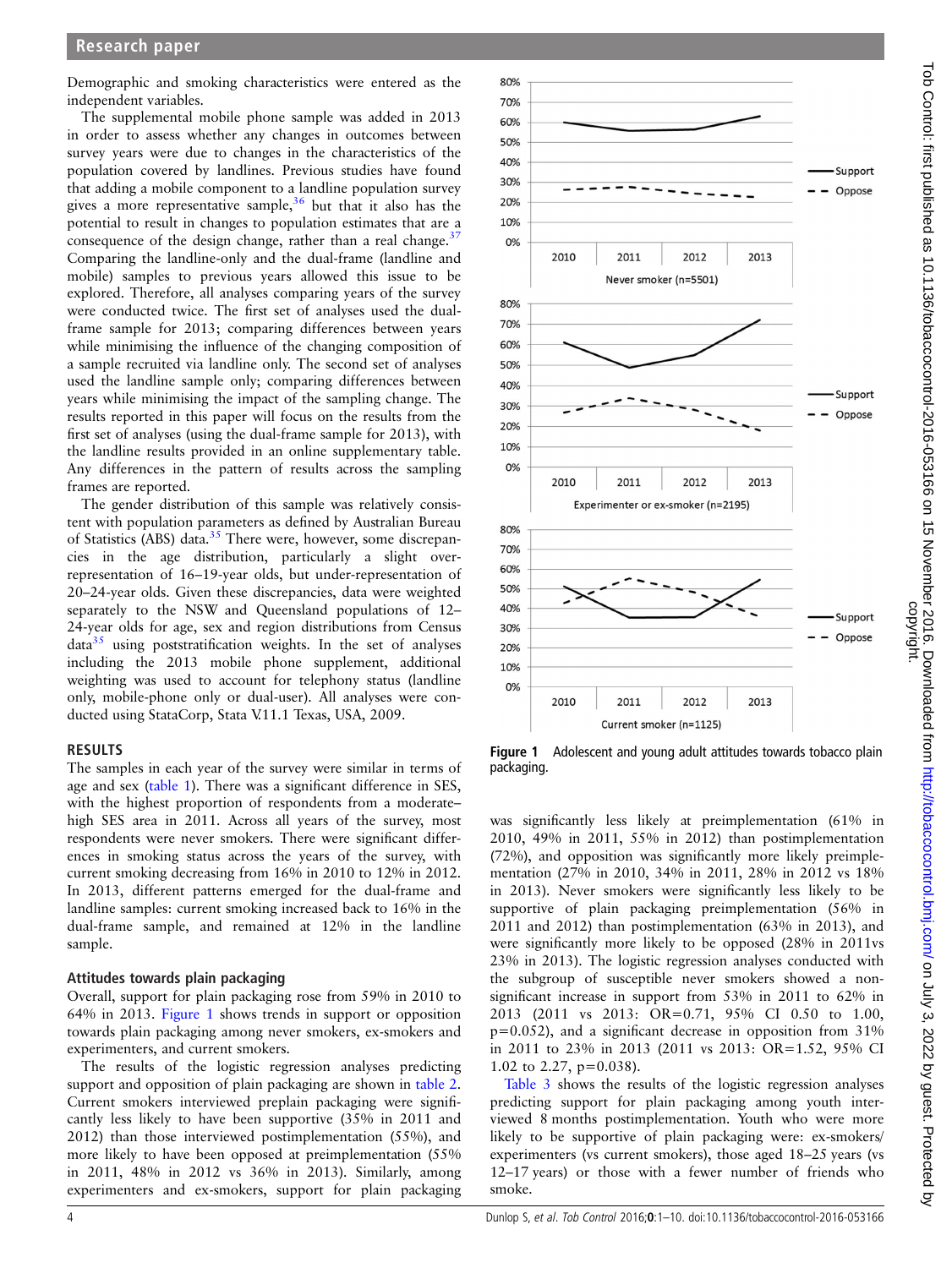<span id="page-4-0"></span>Table 2 Estimates of attitudes towards and responses to plain packaging for each survey waves, with results from logistic regression analyses predicting each outcome

|                                                |      | Never smokers (N=5471) |            |              |         |          | Experimenters/ex-smokers (N=2185) |              | Current smokers (N=1104) |          |            |              |         |
|------------------------------------------------|------|------------------------|------------|--------------|---------|----------|-----------------------------------|--------------|--------------------------|----------|------------|--------------|---------|
| <b>Outcome</b>                                 | Year | Per cent               | <b>OR</b>  | 95% CI       | p Value | Per cent | <b>OR</b>                         | 95% CI       | p Value                  | Per cent | <b>OR</b>  | 95% CI       | p Value |
| Support for plain<br>packaging                 | 2010 | 60                     | 0.89       | 0.75 to 1.06 | 0.172   | 62       | 0.62                              | 0.47 to 0.81 | 0.001                    | 51       | 0.90       | 0.62 to 1.29 | 0.559   |
|                                                | 2011 | 55                     | 0.74       | 0.63 to 0.87 | < 0.001 | 49       | 0.37                              | 0.28 to 0.48 | < 0.001                  | 36       | 0.48       | 0.32 to 0.70 | < 0.001 |
|                                                | 2012 | 56                     | 0.76       | 0.64 to 0.89 | 0.001   | 55       | 0.48                              | 0.36 to 0.63 | < 0.001                  | 36       | 0.45       | 0.30 to 0.68 | < 0.001 |
|                                                | 2013 | 63                     | <b>REF</b> |              |         | 70       | <b>REF</b>                        |              |                          | 54       | <b>REF</b> |              |         |
| Opposition of plain<br>packaging               | 2010 | 27                     | 1.20       | 1.00 to 1.45 | 0.055   | 27       | 1.63                              | 1.19 to 2.22 | 0.002                    | 42       | 1.31       | 0.90 to 1.92 | 0.160   |
|                                                | 2011 | 29                     | 1.31       | 1.09 to 1.57 | 0.004   | 34       | 2.34                              | 1.72 to 3.18 | < 0.001                  | 55       | 2.24       | 1.52 to 3.30 | < 0.001 |
|                                                | 2012 | 26                     | 1.12       | 0.93 to 1.34 | 0.244   | 28       | 1.75                              | 1.28 to 2.39 | < 0.001                  | 48       | 1.71       | 1.15 to 2.55 | 0.008   |
|                                                | 2013 | 22                     | <b>REF</b> |              |         | 19       | <b>REF</b>                        |              |                          | 37       | <b>REF</b> |              |         |
| Less likely to smoke due<br>to plain packaging | 2011 | 11                     | 0.65       | 0.51 to 0.81 | < 0.001 | 8        | 0.43                              | 0.28 to 0.64 | < 0.001                  | n/a      |            |              |         |
|                                                | 2012 | 10                     | 0.55       | 0.43 to 0.70 | < 0.001 | 9        | 0.45                              | 0.30 to 0.68 | < 0.001                  |          |            |              |         |
|                                                | 2013 | 16                     | <b>REF</b> |              |         | 18       | <b>REF</b>                        |              |                          |          |            |              |         |
| Quit-related response                          | 2011 | n/a                    |            |              |         | n/a      |                                   |              |                          | 14       | 0.32       | 0.20 to 0.52 | < 0.001 |
|                                                | 2012 |                        |            |              |         |          |                                   |              |                          | 17       | 0.39       | 0.25 to 0.62 | < 0.001 |
|                                                | 2013 |                        |            |              |         |          |                                   |              |                          | 34       | <b>REF</b> |              |         |
| Social denormalisation<br>response             | 2011 | n/a                    |            |              |         | n/a      |                                   |              |                          | 9        | 0.24       | 0.14 to 0.42 | < 0.001 |
|                                                | 2012 |                        |            |              |         |          |                                   |              |                          | 13       | 0.38       | 0.23 to 0.62 | < 0.001 |
|                                                | 2013 |                        |            |              |         |          |                                   |              |                          | 28       | <b>REF</b> |              |         |
| Smoke more                                     | 2011 | n/a                    |            |              |         | n/a      |                                   |              |                          | 4        | 0.74       | 0.32 to 1.69 | 0.475   |
|                                                | 2012 |                        |            |              |         |          |                                   |              |                          | 4        | 0.84       | 0.34 to 2.05 | 0.695   |
|                                                | 2013 |                        |            |              |         |          |                                   |              |                          | 6        | <b>REF</b> |              |         |
| No impact                                      | 2011 | n/a                    |            |              |         | n/a      |                                   |              |                          | 67       | 2.13       | 1.44 to 3.15 | < 0.001 |
|                                                | 2012 |                        |            |              |         |          |                                   |              |                          | 61       | 1.53       | 1.04 to 2.26 | 0.031   |
|                                                | 2013 |                        |            |              |         |          |                                   |              |                          | 48       | <b>REF</b> |              |         |

%s are weighted.

ORs, CIs and p values from logistic regression analyses predicting each outcome from year of interview; covariates include age, sex, state, SES, smoking among friends, household

smoking and cigarettes per day (smokers). NSW, New South Wales; QLD, Queensland; SES, Socioeconomic status (based on postal code).

Table 3 Estimates of attitudes towards plain packaging at postimplementation, with results from logistic regression analyses predicting support and opposition

|                        | Support (N=2782) |            |              | Oppose (N=2782) |                   |            |              |         |  |  |
|------------------------|------------------|------------|--------------|-----------------|-------------------|------------|--------------|---------|--|--|
|                        | Per cent         | <b>OR</b>  | 95% CI       | p Value         | Per cent          | <b>OR</b>  | 95% CI       | p Value |  |  |
| Smoking status         |                  |            |              |                 |                   |            |              |         |  |  |
| Never smoker           | 63               | 1.42       | 0.98 to 2.05 | 0.064           | 22                | 0.61       | 0.41 to 0.90 | 0.013   |  |  |
| Experimenter/ex-smoker | 72               | 1.94       | 1.35 to 2.77 | 0.000           | 18                | 0.49       | 0.33 to 0.72 | 0.000   |  |  |
| Current smoker         | 55               | <b>REF</b> |              |                 | 36                | <b>REF</b> |              |         |  |  |
| Age in years           |                  |            |              |                 |                   |            |              |         |  |  |
| $12 - 17$              | 60               | <b>REF</b> |              |                 | 25                | <b>REF</b> |              |         |  |  |
| $18 - 24$              | 67               | 1.44       | 1.17 to 1.77 | 0.001           | 22                | 0.66       | 0.52 to 0.84 | 0.001   |  |  |
| Sex                    |                  |            |              |                 |                   |            |              |         |  |  |
| Female                 | 65               | REF        |              |                 | 22                | <b>REF</b> |              |         |  |  |
| Male                   | 63               | 0.95       | 0.79 to 1.15 | 0.602           | 24                | 1.02       | 0.82 to 1.27 | 0.835   |  |  |
| State                  |                  |            |              |                 |                   |            |              |         |  |  |
| <b>NSW</b>             | 66               | REF        |              |                 | 22                | <b>REF</b> |              |         |  |  |
| QLD                    | 62               | 0.82       | 0.68 to 0.99 | 0.038           | 25                | 1.16       | 0.94 to 1.44 | 0.163   |  |  |
| SES                    |                  |            |              |                 |                   |            |              |         |  |  |
| Low                    | 63               | <b>REF</b> |              |                 | 25                | <b>REF</b> |              |         |  |  |
| Mod-high               | 64               | 1.02       | 0.82 to 1.27 | 0.872           | 23                | 0.94       | 0.74 to 1.20 | 0.618   |  |  |
| Friends smoke          | -                | 0.93       | 0.86 to 1.00 | 0.044           | $\qquad \qquad -$ | 1.12       | 1.03 to 1.22 | 0.007   |  |  |
| House smoke            |                  | 1.00       | 0.91 to 1.10 | 0.993           | $\qquad \qquad -$ | 1.06       | 0.96 to 1.17 | 0.280   |  |  |

%s are weighted; ORs, CIs and p values from logistic regression analyses. NSW, New South Wales; QLD, Queensland; SES, socioeconomic status (based on postal code).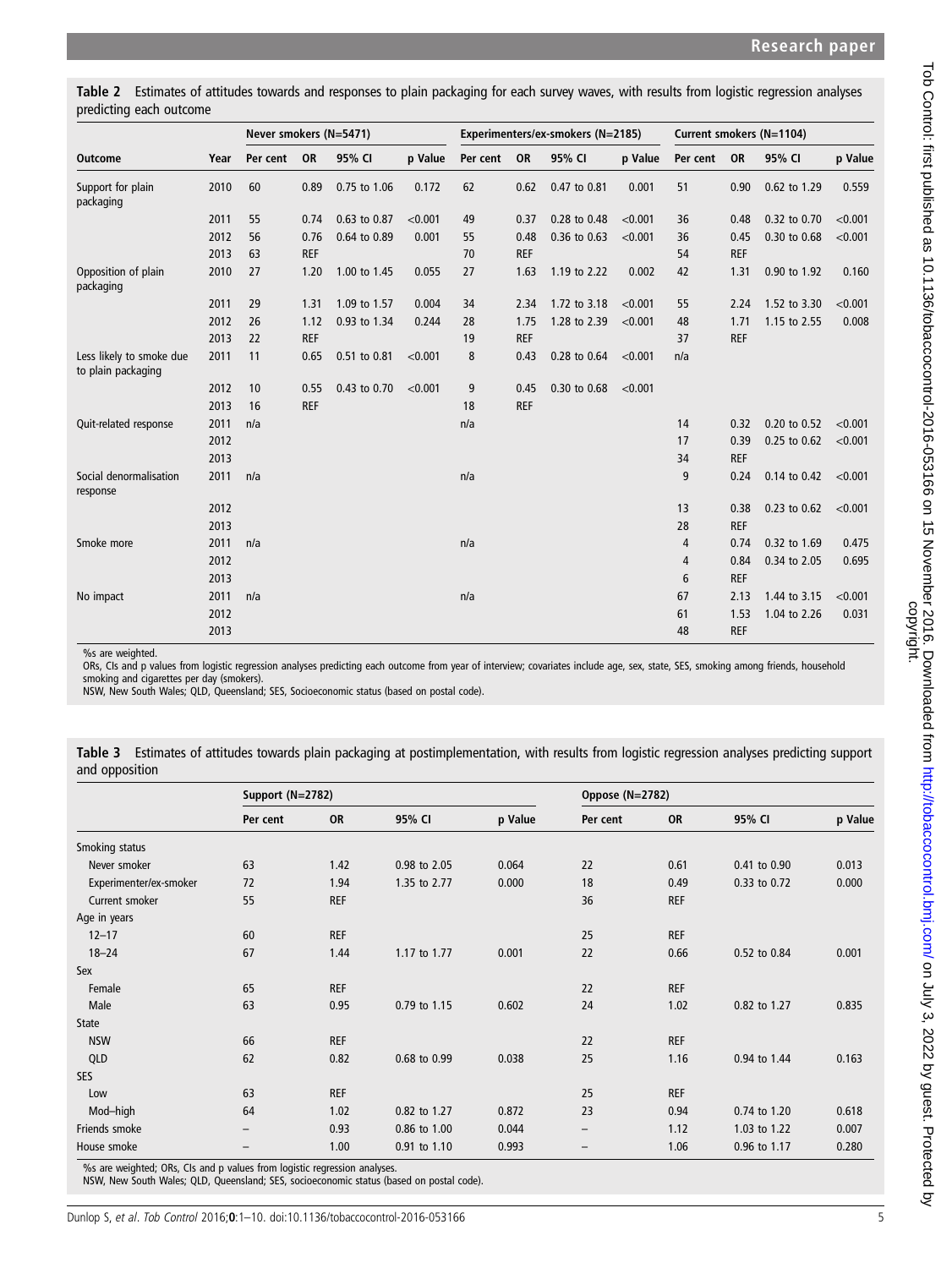#### Responses to plain packaging among never smokers, ex-smokers and experimenters

In 2013, 83% of non-smoking youth reported that plain packaging had no influence on them, 16% reported that it made them less likely to try smoking and 1% reported that it made them more likely to try it. Among ex-smokers and experimenters, 81% reported that plain packaging had no influence on them, 18% reported that it made them less likely to smoke again and the remaining 1% said it made them more likely to smoke.

[Table 2](#page-4-0) shows the results of the logistic regression analyses exploring differences in anticipated and actual responses to plain packaging among never smokers, ex-smokers and experimenters. Responses reported at postimplementation were significantly greater than anticipated: never smokers were more likely to report that plain packaging made them less likely to try smoking at postimplementation than at preimplementation, and experimenters and ex-smokers were more likely to report that plain packaging made them less likely to smoke again at postimplementation (vs pre). The logistic regression analysis conducted with the susceptible never smokers showed the same pattern of results (2011 vs 2013: OR=0.60, 95% CI 0.39 to 0.94,  $p=0.026$ ).

Among never smokers, experimenters and ex-smokers interviewed postimplementation, age was associated with reporting that plain packs made one less likely to smoke, with older youth less likely than younger youth to report this impact [\(table 4](#page-6-0)). Of the 12–17-year olds interviewed postimplementation, 31% of ex-smokers and experimenters (n=107) reported that plain packaging made them less likely to smoke again, and 18% of the never smokers  $(n=1033)$  reported that it made them less likely to try smoking.

#### Smokers' responses to plain packaging

Postimplementation, smokers reported that, as a result of plain packaging, they had: thought about quitting (32%), hidden their pack from view (19%), smoked less (18%), tried to quit (17%), felt embarrassed to be a smoker (12%), used a case (11%) and changed brands (11%) (fi[gure 2](#page-7-0)). Six per cent of smokers said plain packaging made them smoke more, and 48% said it had no impact.

[Table 2](#page-4-0) shows the results of logistic regression analyses comparing smokers' actual to anticipated responses, controlling for any differences in sample composition. At postimplementation, smokers were significantly more likely to report a quitting-related or social denormalisation response than preimplementation. Conversely, smokers interviewed postimplementation were significantly less likely to report 'no impact' than those interviewed preimplementation. There were no significant differences in the likelihood of reporting 'smoking more' as a response to plain packaging over the years of the survey.

The sensitivity analyses showed that, even among smokers who were opposed to plain packaging, there were significant differences between rates of anticipated and actual quitting-related responses (7% in 2011 vs 27% in 2013: OR=0.17, 95% CI 0.07 to 0.43, p<0.001), and between anticipated and actual social denormalisation responses (5% in 2011 vs 23% in 2013: OR=0.19, 95% CI 0.07 to 0.49, p=0.001).

Among smokers interviewed postimplementation ([table 4](#page-6-0)), those with more smokers in their household were more likely to report a denormalisation-related response. Youth with more smokers among their friends were more likely to report that plain packaging made them smoke more.

## **DISCUSSION**

This study presents new and unique insights into Australian adolescents' and young adults' attitudes towards and responses to Australia's new plain tobacco packaging. For current smokers and non-smokers, attitudes and responses to the new packs were positive. Around one in three young smokers reported a quitting-related response to the plain packs in the 8 months following their introduction, and just over one-quarter reported a sense of social denormalisation. Of note, positive responses were consistently higher in the postimplementation period than anticipated before implementation, a finding which should encourage other countries considering introducing plain packaging legislation—sentiment and responses are likely to become more positive following implementation.

#### Youth attitudes towards tobacco plain packaging

Following the introduction of the new tobacco plain packs, youth were more likely to support plain packaging than oppose it (64%). While ex-smokers and experimenters showed the highest levels of support for the policy (over 70% supportive), current smokers and susceptible never smokers were also more likely to support than oppose it. Across all groups of youth, support for plain packaging was higher following implementation than in the years preceding. This 'implementation effect' has also been demonstrated among adult smokers,<sup>[30](#page-9-0)</sup> as well as with other policies such as smoke-free laws $38$   $39$  and point-of-sale display bans.<sup>[40](#page-9-0)</sup> Increases in postimplementation policy support may relate to the extent to which smokers can adapt to the changed circumstances, the realisation that concerns held prior to implementation are unfounded, or to the experience that these new policies are helpful for quitting.<sup>[30](#page-9-0)</sup> The consistency of these implementation effects on policy support implies that policymakers should rely on scientific evidence around the likely effectiveness of a policy rather than be concerned solely about public opinion.

Notably, among all youth, opposition of plain packaging was highest in 2011, a time of considerable tobacco industry opposi-tion,<sup>9</sup> including media campaigns denouncing the policy.<sup>[41 42](#page-9-0)</sup> The impact of media coverage on public sentiment towards plain packaging will be an important consideration for jurisdictions planning on introducing legislation.

## Young people's responses to plain packaging

To the best of our knowledge, this is the first Australian study to ask young smokers directly about their behavioural, cognitive and emotional responses to plain packaging. Between 15% and 20% of ex-smokers, experimenters and never smokers reported that plain packaging made them less likely to smoke in the future. Consistent with evidence that adolescents are particularly affected by tobacco branding and packaging, $6$  the group of young non-smokers for whom plain packaging had the greatest impact was adolescents aged 12–17 years. Of those adolescents who had previously smoked, 31% reported that the new packs made them less likely to smoke again. Given that the vast majority of Australians aged  $12-17$  years are never smokers,<sup>[28](#page-8-0)</sup> the positive impact of plain packaging on future smoking for 18% of those adolescents translates into a considerable population-level effect, consistent with the original aims of the legislation in deterring young people from taking up smoking. The fact that this positive impact was apparent in youth susceptible to smoking should be encouraging for other jurisdictions planning to implement plain packaging as a preventive measure for youth smoking.

While previous experimental and qualitative research with young adult smokers suggested that plain packaging could result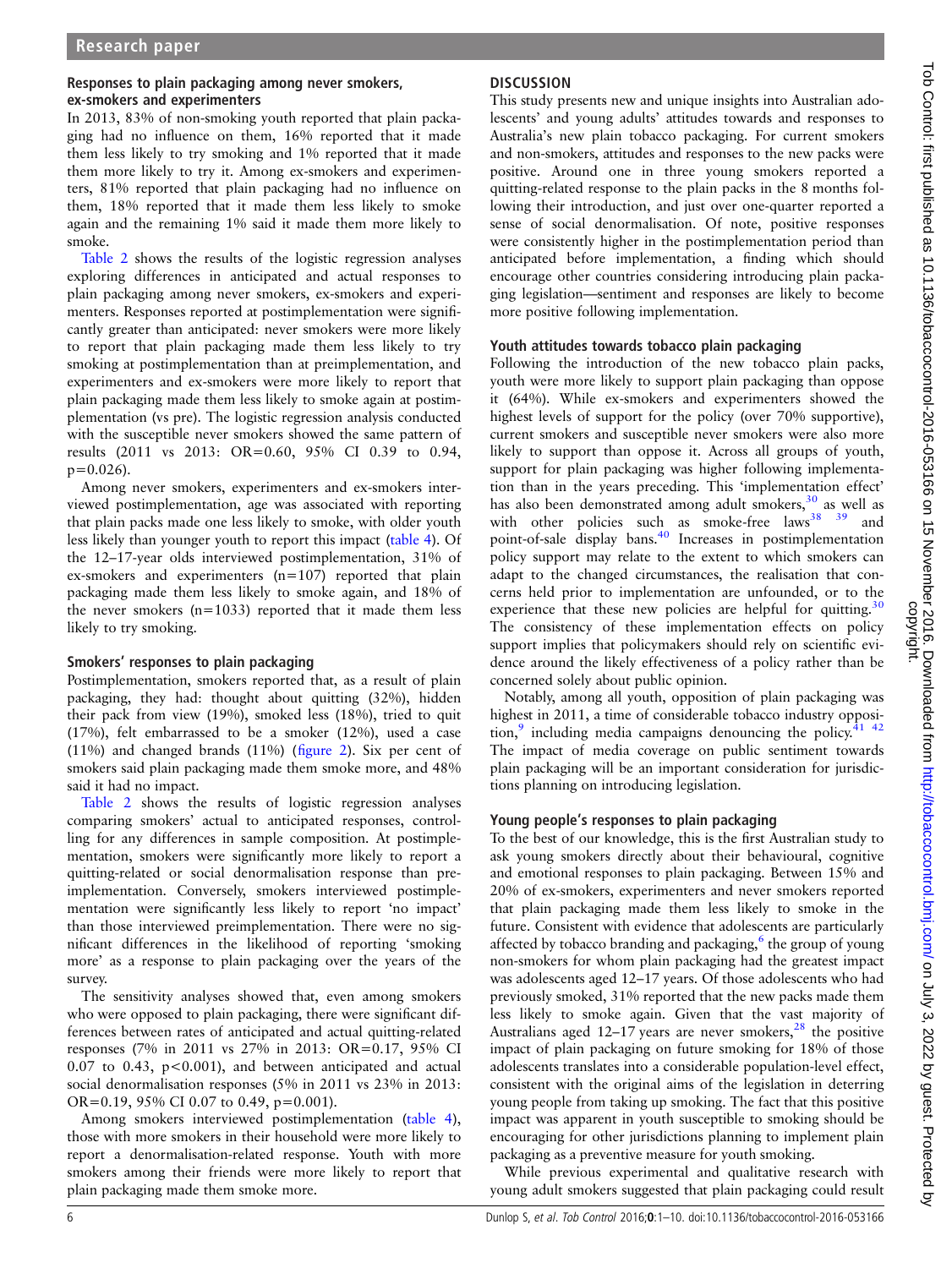|                        | Never smokers (N=1739)   |            |              |         |                          | Experimenters/ex-smokers (N=631) |              | Current smokers (N=362) |          |            |              |                                 |                          |            |              |         |
|------------------------|--------------------------|------------|--------------|---------|--------------------------|----------------------------------|--------------|-------------------------|----------|------------|--------------|---------------------------------|--------------------------|------------|--------------|---------|
|                        | Less likely to smoke     |            |              |         | Less likely to smoke     |                                  |              | Quit response           |          |            |              | <b>Denormalisation response</b> |                          |            |              |         |
|                        | Per cent                 | <b>OR</b>  | 95% CI       | p Value | Per cent                 | <b>OR</b>                        | 95% CI       | p Value                 | Per cent | OR         | 95% CI       | p Value                         | Per cent                 | <b>OR</b>  | 95% CI       | p Value |
| Age in years           |                          |            |              |         |                          |                                  |              |                         |          |            |              |                                 |                          |            |              |         |
| $12 - 17$              | 18                       | <b>REF</b> |              |         | 31                       | <b>REF</b>                       |              |                         | 41       | <b>REF</b> |              |                                 | 36                       | <b>REF</b> |              |         |
| $18 - 24$              | 13                       | 0.71       | 0.52 to 0.97 | 0.032   | 16                       | 0.38                             | 0.22 to 0.64 | < 0.001                 | 33       | 0.63       | 0.32 to 1.24 | 0.181                           | 28                       | 0.66       | 0.31 to 1.42 | 0.290   |
| Sex                    |                          |            |              |         |                          |                                  |              |                         |          |            |              |                                 |                          |            |              |         |
| Female                 | 15                       | <b>REF</b> |              |         | 17                       | <b>REF</b>                       |              |                         | 31       | <b>REF</b> |              |                                 | 31                       | <b>REF</b> |              |         |
| Male                   | 18                       | 1.29       | 0.96 to 1.72 | 0.093   | 19                       | 1.10                             | 0.68 to 1.79 | 0.695                   | 36       | 1.37       | 0.75 to 2.53 | 0.306                           | 27                       | 0.89       | 0.47 to 1.67 | 0.711   |
| State                  |                          |            |              |         |                          |                                  |              |                         |          |            |              |                                 |                          |            |              |         |
| <b>NSW</b>             | 17                       | <b>REF</b> |              |         | 18                       | <b>REF</b>                       |              |                         | 38       | <b>REF</b> |              |                                 | 31                       | <b>REF</b> |              |         |
| QLD                    | 16                       | 0.86       | 0.64 to 1.16 | 0.327   | 18                       | 1.17                             | 0.72 to 1.91 | 0.526                   | 31       | 0.70       | 0.41 to 1.20 | 0.192                           | 26                       | 0.78       | 0.43 to 1.38 | 0.389   |
| SES                    |                          |            |              |         |                          |                                  |              |                         |          |            |              |                                 |                          |            |              |         |
| Low                    | 15                       | REF        |              |         | 19                       | <b>REF</b>                       |              |                         | 38       | REF        |              |                                 | 31                       | REF        |              |         |
| Mod-high               | 17                       | 1.15       | 0.83 to 1.59 | 0.404   | 17                       | 0.94                             | 0.53 to 1.67 | 0.845                   | 33       | 0.78       | 0.42 to 1.44 | 0.429                           | 28                       | 0.92       | 0.47 to 1.78 | 0.798   |
| Friends smoke          | $\overline{\phantom{a}}$ | 0.99       | 0.85 to 1.16 | 0.932   | $\overline{\phantom{m}}$ | 1.05                             | 0.89 to 1.23 | 0.591                   | $-$      | 0.94       | 0.79 to 1.12 | 0.501                           | $\overline{\phantom{a}}$ | 0.96       | 0.81 to 1.15 | 0.678   |
| House smoke            | $\overline{\phantom{a}}$ | 1.11       | 0.91 to 1.34 | 0.315   | $\qquad \qquad -$        | 1.02                             | 0.89 to 1.18 | 0.758                   | $-$      | 0.97       | 0.77 to 1.24 | 0.823                           | $\overline{\phantom{a}}$ | 1.42       | 1.11 to 1.83 | 0.005   |
| Smoking susceptibility |                          |            |              |         |                          |                                  |              |                         |          |            |              |                                 |                          |            |              |         |
| Non-susceptible        | 15                       | <b>REF</b> |              |         | n/a                      |                                  |              |                         | n/a      |            |              |                                 | n/a                      |            |              |         |
| Susceptible            | 20                       | 1.31       | 0.94 to 1.83 | 0.109   |                          |                                  |              |                         |          |            |              |                                 |                          |            |              |         |
| Cigarettes per day     |                          |            |              |         |                          |                                  |              |                         |          |            |              |                                 |                          |            |              |         |
| $<$ 2                  | n/a                      |            |              |         | n/a                      |                                  |              |                         | 34       | REF        |              |                                 | 31%                      | <b>REF</b> |              |         |
| $\geq$ 2               |                          |            |              |         |                          |                                  |              |                         | 34       | 0.97       | 0.53 to 1.80 | 0.932                           | 27%                      | 0.67       | 0.35 to 1.30 | 0.234   |

<span id="page-6-0"></span>Table 4 Estimates of responses to plain packaging at postimplementation, with results from logistic regression analyses predicting each outcome

 $\sim$ 

%s are weighted. ORs, CIs and p values from logistic regression analyses. NSW, New South Wales; QLD, Queensland; SES, socioeconomic status (based on postal code).

l ob Control: first published as 10.136/tobaccocontrol: 2016-053167 by determining burning back published as 10.1136. Downloaded from the Protected by dubited as 10.158. Downloaded from the Protected from Dubited from Dubi

copyright.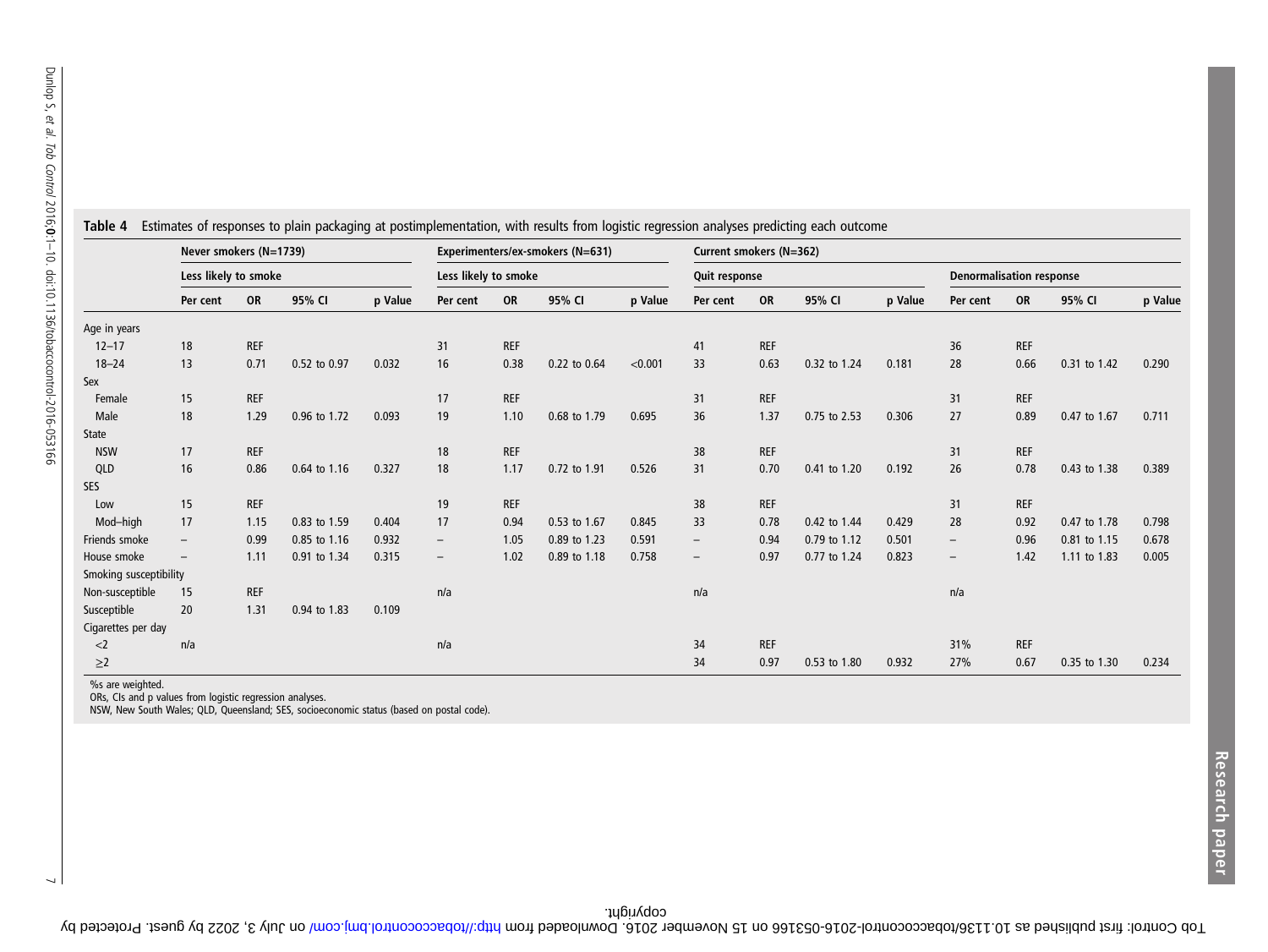<span id="page-7-0"></span>



in cessation-related behaviours,<sup>[18 24](#page-8-0)</sup> this study provides the first evidence that a considerable proportion of young smokers tried to quit or thought about quitting as a result of the new Australian tobacco packs in the period following their introduction. The proportion of young smokers reporting quitting-related responses was substantially higher than the proportion who anticipated these types of responses prior to the new packs being introduced. The level of quitting-related responses to plain packaging in this study is comparable to the levels reported by adult smokers in response to the increasing price of cigarettes after a tobacco tax increase.<sup>4</sup>

Previous research has indicated that stronger population-level tobacco control policies are related to a stronger sense of denor-malisation among smokers.<sup>[12](#page-8-0)</sup> This is the first study to demonstrate an impact of the Australian plain tobacco packaging on behavioural and emotional indicators of social denormalisation among young smokers. Studies of adult smokers showed that avoidant behaviours increased in the postimplementation period, such that, in the year following implementation, 23% of smokers concealed their pack in the past month, $^{2}$  $^{2}$  $^{2}$  and, in the month of implementation, 28% of smokers reported that the health warnings made them feel they should hide or cover their pack from view of others.<sup>[3](#page-8-0)</sup> Consistent with these findings, 8 months after the introduction of the new packs, around one in four young smokers reported a response indicating feelings of social denormalisation. Previous research has shown that feelings of social denormalisation are independently related to cessation-related outcomes[,12](#page-8-0) and future research should monitor whether young smokers who report such responses to plain packaging are more likely to try and quit in the future. Interestingly, smokers with a greater number of other smokers in their household were more likely to report a denormalisation response than those with fewer smokers. Qualitative research with young smokers might help to clarify whether behaviours such as using a case of hiding packs from view might be behaviours that are shared and amplified among smokers.

#### Strengths and limitations

The strengths of this study include the collection of data over 4 years and in two states, resulting in a large sample with no notable biases. This sample extends previous research on the impact of the new tobacco packs $10^{-11}$  by using population-level sampling (rather than being limited to school students) and by including young adults. The representativeness of the sample was strengthened by inclusion of the dual-frame sample in 2013. The fact that the results were mostly consistent in the dual-frame and landline samples suggests that the differences in anticipated and actual responses were not an artefact of the changing nature of the population available by using landline phone numbers only. The results of this study are necessarily restricted to the Australian context, in which there are comprehensive restrictions on tobacco promotion, high tobacco taxes and regular antismoking media campaigns.<sup>[44](#page-9-0)</sup> Therefore, the generalisability of these results to other jurisdictions may be limited. Further, this study was not able to assess responses to plain packaging in the longer term, due to the TPIS being discontinued after the 2013 wave.

This study investigated respondents' self-reported responses to plain packaging. Asking directly about responses to the new packs may limit the likelihood that the feelings and behaviours reported here are due to other concurrent changes in the tobacco control landscape such as tax increases or antismoking media campaigns. However, this mode of investigation relies on youth to be able to correctly attribute their responses to the changes in packaging. Some individuals may have avoided attributing their behaviours or feelings to the packaging changes, leading to an underestimation of the true impact of the policy. Others might have over-reported the impact of the changes on their behaviour due to social desirability concerns, as has been found with some smoking-related behaviours for youth surveyed over the phone[.45](#page-9-0) Nonetheless, the findings of this study are congruent with other research showing decreases in smoking prevalence during this period among students aged  $12-17$  years.<sup>10</sup> <sup>11 [46](#page-9-0)</sup> We note that ex-smokers were not asked whether plain packaging had influenced their decision to quit, as the number of youth who had quit smoking in that 8-month postimplementation period was anticipated to be too few to provide reliable insights.

#### **CONCLUSIONS**

There has been great interest in evaluating the impact of Australia's plain tobacco packaging legislation on young Australians. This study adds to the evidence by demonstrating a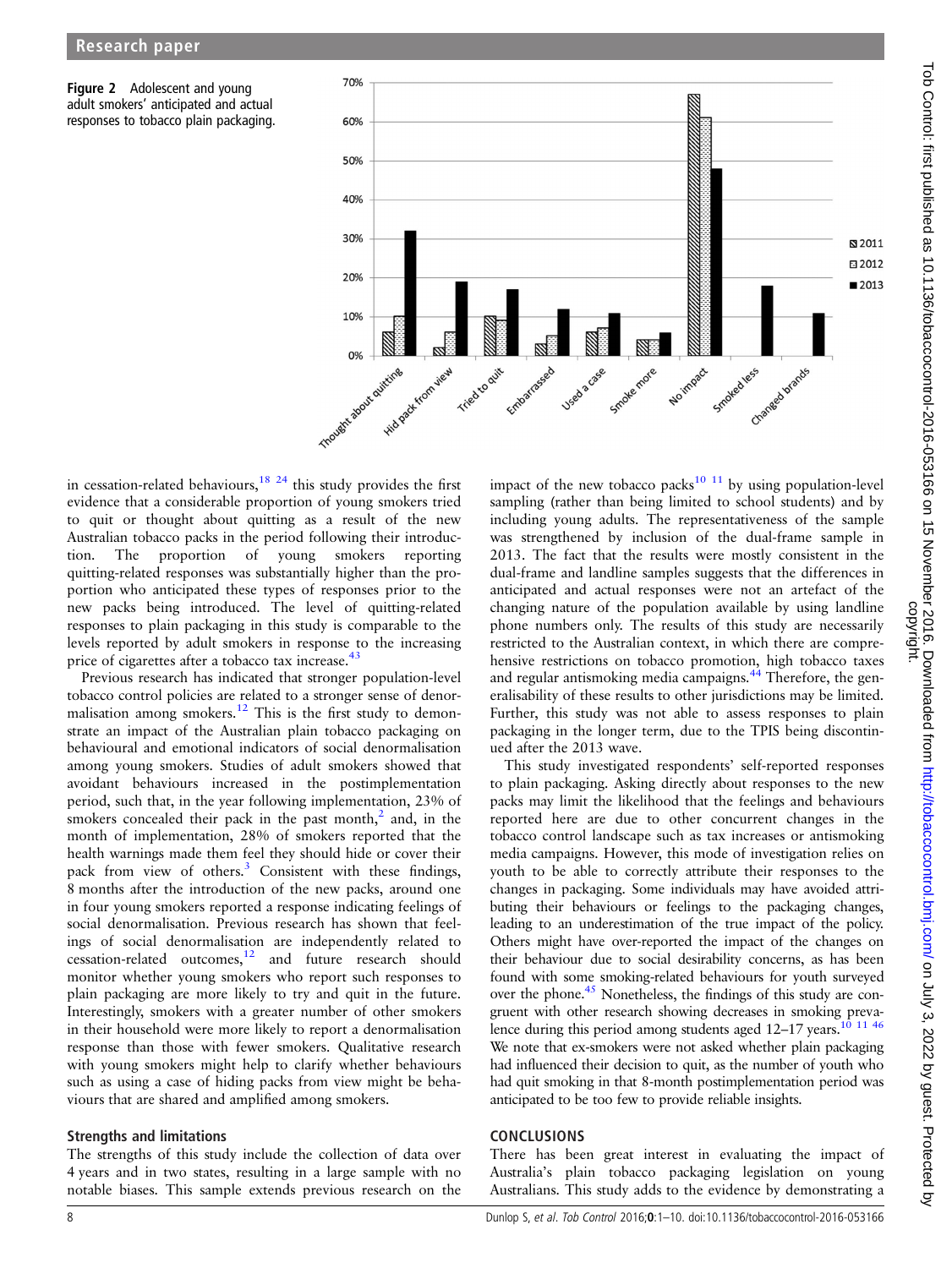<span id="page-8-0"></span>considerable positive response to plain packaging among Australian adolescents and young adults, including quitting-related behaviours and thoughts, behavioural and emotional indicators of social denormalisation and high levels of support for the policy. Importantly, support for the policy increased following implementation, and, across all groups of youth, positive responses were greater than anticipated. These findings are consistent with observed decreases in smoking among Australian youth in the postplain packaging period.10 11 [46](#page-9-0) Countries considering introducing plain packaging legislation should be encouraged by these findings.

## What this paper adds

- ▸ Among Australian adolescents and young adults, attitudes and responses to the new packs (measured 6 months postimplementation) were positive.
- $\triangleright$  Following the introduction of the new packs, current smokers, never smokers and ex-smokers or experimenters were more likely to support plain packaging than oppose it.
- ▸ Non-smokers, ex-smokers and experimenters were asked directly if plain packaging made them less likely to smoke in the future, and, consistent with the aims of the legislation, 15–20% reported that it was a deterrent.
- $\triangleright$  This study provides the first evidence that a considerable proportion (34%) of young smokers tried to quit or thought about quitting as a result of the new Australian tobacco packs in the period following their introduction. Additionally, around one in four young smokers reported behaviours and feelings indicating a sense of denormalisation of smoking.
- Positive responses to plain packaging were consistently higher in the postimplementation period than anticipated before implementation, a finding which should encourage other countries considering introducing plain packaging legislation—sentiment and responses are likely to become more positive following implementation.

Correction notice This article has been corrected since it was published Online First. In the Abstract, 16% was changed to 18% and vice versa in the sentence: "At postimplementation, 16% of never smokers reported that plain packaging made them less likely to try smoking and 18% of experimenters/ex-smokers reported that plain packaging made them less likely to smoke again."

Acknowledgements The authors thank Trish Cotter for her work in developing the Tobacco Promotion Impact Study, and they thank all members of the Tobacco Promotion Impact Study Advisory Committee for their advice in the development of the study. The authors also thank the Social Research Centre for conducting the survey.

Contributors SD, DP and AD conceived the study and SD analysed the data. All authors contributed to drafting the manuscript and critically revised the final manuscript.

Funding The TPIS was funded by the Cancer Institute NSW.

Competing interests None declared.

Ethics approval NSW Population and Health Services Research Ethics Committee.

Provenance and peer review Not commissioned; externally peer reviewed.

Data sharing statement For further information on the TPIS data, please contact the authors.

**Open Access** This is an Open Access article distributed in accordance with the Creative Commons Attribution Non Commercial (CC BY-NC 4.0) license, which permits others to distribute, remix, adapt, build upon this work non-commercially, and license their derivative works on different terms, provided the original work is properly cited and the use is non-commercial. See: [http://creativecommons.org/](http://www.austlii.edu.au/au/legis/cth/num_act/tppa2011180/) [licenses/by-nc/4.0/](http://www.austlii.edu.au/au/legis/cth/num_act/tppa2011180/)

#### **REFERENCES**

- 1 Australian Commonwealth Government. Tobacco Plain Packaging Act 2011 (No. 148, 2011). [http://www.austlii.edu.au/au/legis/cth/num\\_act/tppa2011180/](http://dx.doi.org/10.1136/tobaccocontrol-2014-052050) (accessed 28 Apr 2016).
- 2 Wakefield M, Coomber K, Zacher M, et al. Australian adult smokers' responses to plain packaging with larger graphic health warnings 1 year after implementation: results from a national cross-sectional tracking survey. [Tob Control](http://dx.doi.org/10.1136/bmjopen-2014-005836) 2015;24:ii17–25.
- 3 Dunlop SM, Dobbins T, Young JM, et al. Impact of Australia's introduction of tobacco plain packs on adult smokers' pack-related perceptions and responses: results from a continuous tracking survey. [BMJ Open](http://dx.doi.org/10.1136/tobaccocontrol-2014-051979) 2014;4:e005836.
- 4 Yong HH, Borland R, Hammond D, et al. Smokers' reactions to the new larger health warning labels on plain cigarette packs in Australia: findings from the ITC Australia project. [Tob Control](http://dx.doi.org/10.1093/ntr/ntr136) 2016;25:181-7.
- 5 Moodie C, Ford A, Mackintosh AM, et al. Young people's perceptions of cigarette packaging and plain packaging: an online survey. [Nicotine Tob Res](http://dx.doi.org/10.1016/j.jadohealth.2009.08.009) 2012;14:98–105.
- 6 Germain D, Wakefield MA, Durkin SJ. Adolescents' perceptions of cigarette brand image: does plain packaging make a difference? [J Adolesc Health](http://dx.doi.org/10.1016/j.jadohealth.2012.06.003) 2010;46:385–92.
- 7 Hammond D, Daniel S, White CM. The effect of cigarette branding and plain packaging on female youth in the United Kingdom. [J Adolesc Health](http://dx.doi.org/10.1590/S0036-36342010000800018) 2013;52:151–7.
- 8 Hammond D. 'Plain packaging' regulations for tobacco products: the impact of standardizing the color and design of cigarette packs. [Salud Publica Mex](http://dx.doi.org/10.1136/tobaccocontrol-2014-052084) 2010;52 (Suppl 2):S226–32.
- 9 Chapman S, Freeman B. Removing the emperor's clothes: Australia and tobacco plain packaging. Sydney, Australia: Sydney University Press, 2014.
- 10 White V, Williams T, Wakefield M. Has the introduction of plain packaging with larger graphic health warnings changed adolescents' perceptions of cigarette packs and brands? [Tob Control](http://dx.doi.org/10.1136/tobaccocontrol-2014-052085) 2015;24:ii42–9.
- 11 White V, Williams T, Faulkner A, et al. Do larger graphic health warnings on standardised cigarette packs increase adolescents' cognitive processing of consumer health information and beliefs about smoking-related harms? [Tob Control](http://dx.doi.org/10.1016/j.amepre.2006.04.004) 2015;24:ii50-7.
- 12 Hammond D, Fong GT, Zanna MP, et al. Tobacco denormalization and industry beliefs among smokers from four countries. [Am J Prev Med](http://dx.doi.org/10.1111/j.1467-9566.2010.01251.x) 2006;31:225–32.
- 13 Bell K, McCullough L, Salmon A, et al. 'Every space is claimed': smokers' experiences of tobacco denormalisation. [Sociol Health Illn](http://dx.doi.org/10.1136/tobaccocontrol-2014-052058) 2010;32:914-29.
- 14 Durkin S, Brennan E, Coomber K, et al. Short-term changes in quitting-related cognitions and behaviours after the implementation of plain packaging with larger health warnings: findings from a national cohort study with Australian adult smokers. [Tob Control](http://dx.doi.org/10.1111/add.12466) 2015;24:ii26-32.
- 15 Zacher M, Bayly M, Brennan E, et al. Personal tobacco pack display before and after the introduction of plain packaging with larger pictorial health warnings in Australia: an observational study of outdoor café strips. [Addiction](http://dx.doi.org/10.1136/tobaccocontrol-2014-051826) 2014;109:653–62.
- 16 Zacher M, Bayly M, Brennan E, et al. Personal pack display and active smoking at outdoor café strips: assessing the impact of plain packaging 1 year post-implementation. [Tob Control](http://dx.doi.org/10.1136/bmjopen-2012-002402) 2015;24:ii94-7.
- 17 Moodie C, Mackintosh A. Young adult women smokers' response to using plain cigarette packaging: a naturalistic approach. [BMJ Open](http://dx.doi.org/10.1136/tc.2011.042911) 2013;3:e002402.
- 18 Moodie C, Mackintosh A, Hastings G, et al. Young adult smokers' perceptions of plain packaging: a pilot naturalistic study. [Tob Control](http://dx.doi.org/10.1186/1471-2458-14-812) 2011;20:367-73.
- 19 Moodie C, Bauld L, Ford A, et al. Young women smokers' response to using plain cigarette packaging: qualitative findings from a naturalistic study. [BMC Public](http://dx.doi.org/10.1177/1049732311431070) [Health](http://dx.doi.org/10.1177/1049732311431070) 2014;14:812.
- 20 Hoek J, Healey B, Gendall P, et al. How do adolescents perceive plain packaging? N Z Med J 2013;126:100–3.
- 21 Hoek J, Gendall P, Gifford H, et al. Tobacco branding, plain packaging, pictorial warnings, and symbolic consumption. *[Qual Health Res](http://dx.doi.org/10.1136/bmjopen-2013-003175)* 2012;22:630-9.
- 22 Wakefield M, Hayes L, Durkin S, et al. Introduction effects of the Australian plain packaging policy on adult smokers: a cross-sectional study. **[BMJ Open](http://dx.doi.org/10.5694/mja13.11070) 2013**;3: e003175.
- 23 Young J, Stacey I, Dobbins T, et al. The association between tobacco plain packaging and Quitline calls: a population-based, interrupted time series analysis. [Med J Aust](http://dx.doi.org/10.1136/tc.2010.037861) 2014;200:29–32.
- 24 Hoek J, Wong C, Gendall P, et al. Effects of dissuasive packaging on young adult smokers. [Tob Control](http://dx.doi.org/10.1093/eurpub/ckv002) 2010;20:183-8.
- 25 McKee M, Daube M. Europe's governments must implement standardised tobacco packaging now. [Eur J Public Health](http://www.bat.com/plainpackaging) 2015;25:551-2.
- 26 Hoek J, Edwards R, Daube AOM. Standardised (plain) packaging: the time for implementation has come. N Z Med J 2015;128:47–51.
- 27 British American Tobacco (BAT). Plain packaging: stripping our branding strips our rights. [http://www.bat.com/plainpackaging](http://aihw.gov.au/alcohol-and-other-drugs/ndshs/2013/data-and-references/) (accessed 15 Apr 2016).
- 28 Australian Institute of Health and Welfare. National Drug Strategy Household Survey 2013: Tobacco Smoking. [http://aihw.gov.au/alcohol-and-other-drugs/ndshs/2013/](http://dx.doi.org/10.1111/1753-6405.12105) [data-and-references/](http://dx.doi.org/10.1111/1753-6405.12105) (accessed 29 Mar 2016).
- 29 Edwards R, Carter K, Peace J, et al. An examination of smoking initiation rates by age: results from a large longitudinal study in New Zealand. Aust  $N Z J$  Public [Health](http://dx.doi.org/10.1136/tobaccocontrol-2014-051880) 2013;37:516–19.